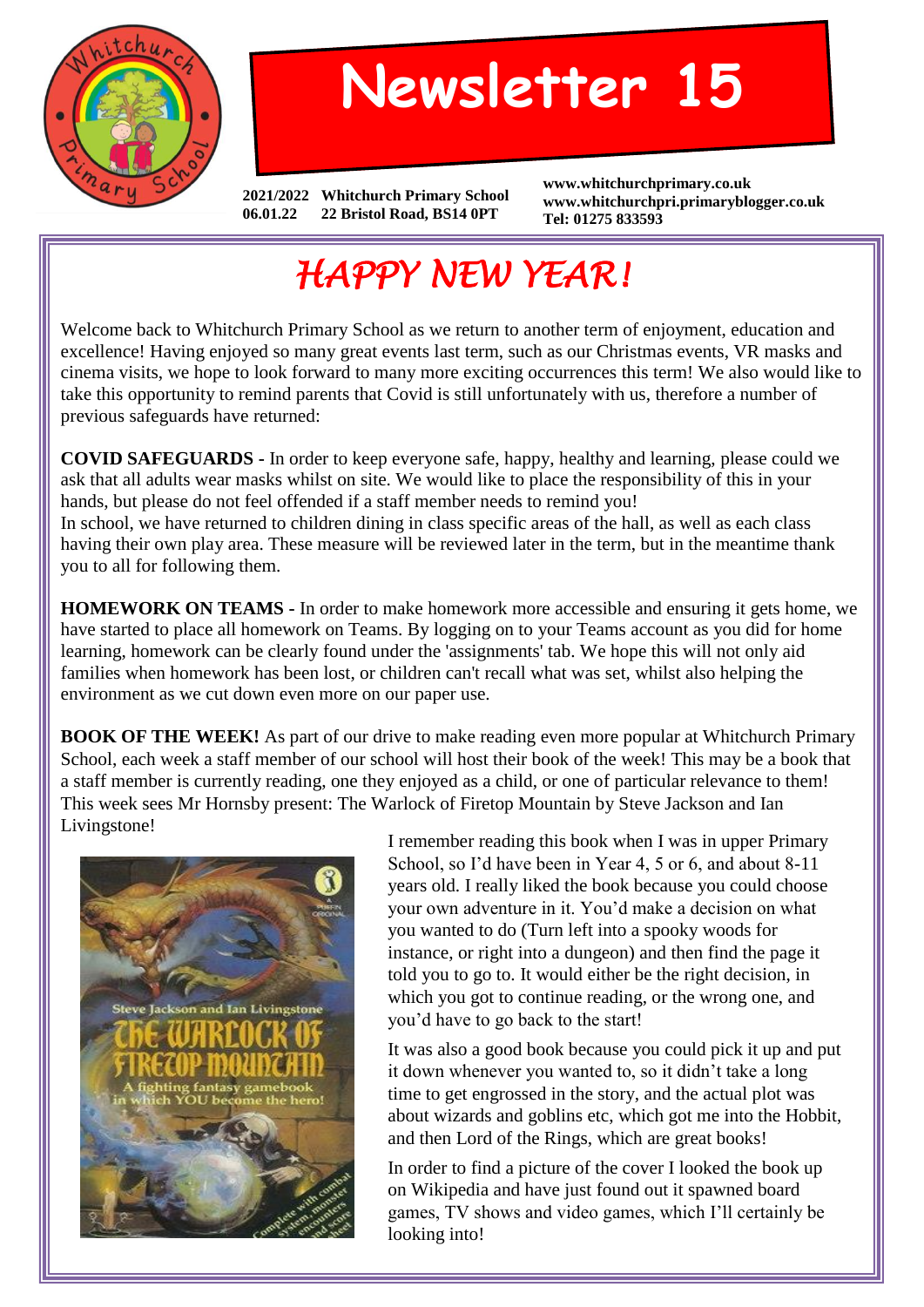**STAFF CHANGES -** Throughout this term we will see a number of staff changes, one of which has already happened, in that Mrs James will be acting deputy Head Teacher for 2 days a week. During these two days Mr Hughes, our regular stand in teacher, will be taking up the reins in Year 6.

The end of January sees Miss Morris begin her maternity leave in Year 4, which will see a supply teacher take over for the remaining 3 weeks of Term 3. Following this, Mr Hughes will move from Year 6 to Year 4 until the end of the academic year, whilst Mrs Oldfield, our previous, highly experienced Year 6 teacher will take over in Year 6, working alongside Mrs James throughout Term 4. The diagram below offers extra explanation:

|        | Term 3                        | Term 4             |
|--------|-------------------------------|--------------------|
| Year 4 | Miss Morris (first 4 weeks)   | Mr Hughes          |
|        | Supply Teacher (last 4 weeks) |                    |
| Year 6 | Mrs James (MTW)               | Mrs Oldfield (MTW) |
|        | Mr Hughes (ThF)               | Mrs James (ThF)    |

**ONLINE LEARNING -** To find our online learning, please go to the parents tab of whitchurchprimary.co.uk, then click on the large text at the top of the page. Navigate to your class, week and lesson.